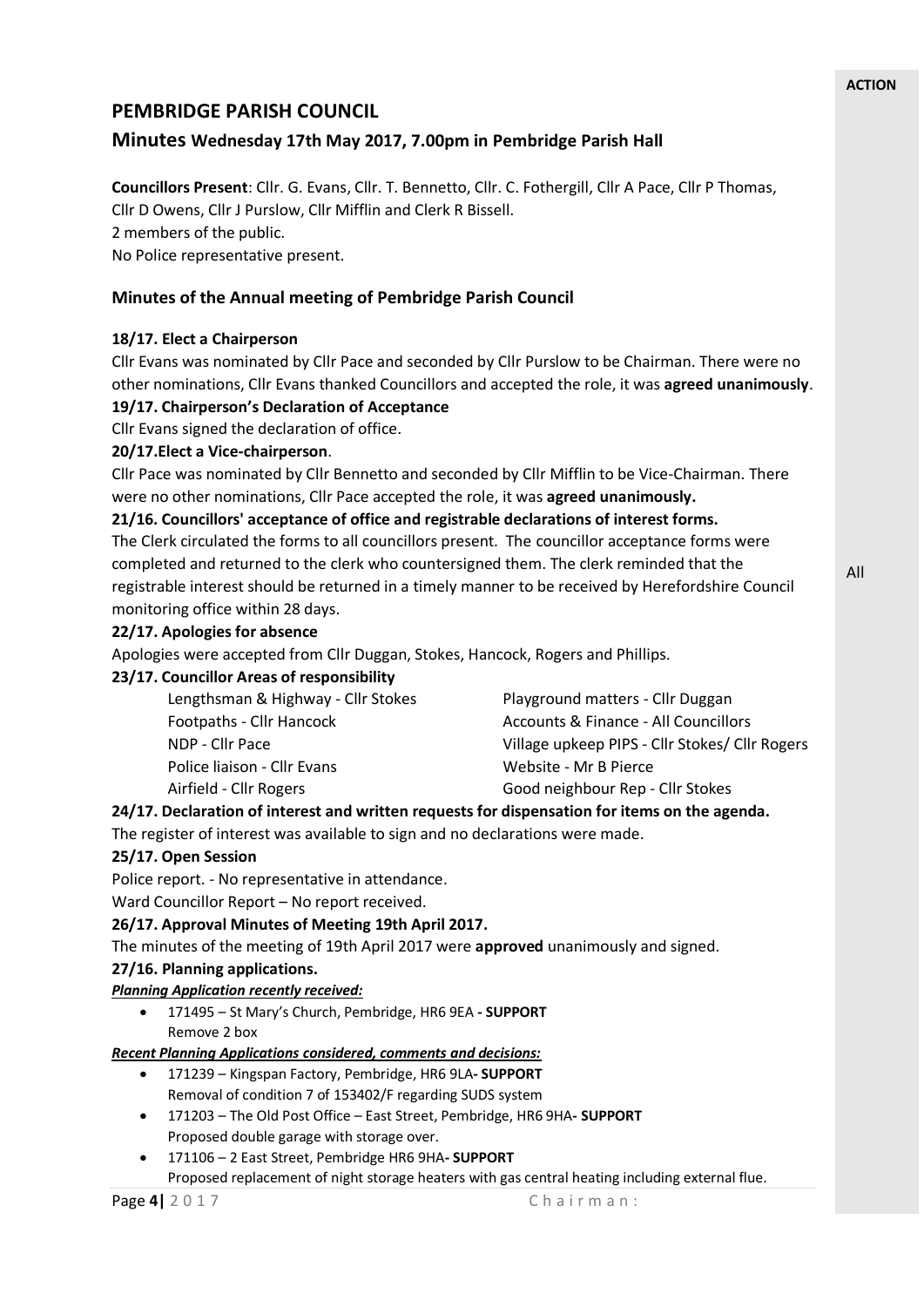### *Planning Decisions*

- 171256 Victoria Place, East Street HR6 9HB**- SUPPORT - GRANTED** Tree works to mulberry, apple, group of hazels, group mixed natives now overgrown.
- 163736 Lower Green Farm, Gorsty, Pembridge. HR6 9JG **– SUPPORT – APPROVED WITH CONDITIONS** Proposed roofing of cattle yard, Including installation of gutters & downpipes 155m.

## **28/17. Clerks report (for information only) and approve financial report and payments**.

- Attended NDP workshop at HARC to help understand regulation 16 procedures.
- Completed year end accounts, internal audit and external annual governance statements.
- Chased the car park transfer, Herefordshire council awaiting replacement office for Tony Featherstone. Mr Husband due to start in June.
- Preparing evidence base documentation for NDP.

Year-end accounts have been completed and checked by the internal auditor & Cllr Evans Parish council spend was lower than income for 2016/17 with an underspend of £2648. Extra funds budgeted for planned asset expenditure did not occur in 2016/17.

Bank reconciliation for April 2017 complete using VT cashbook.

| Balances at end April 2017: |  |  |  |  |
|-----------------------------|--|--|--|--|
|                             |  |  |  |  |

| <b>Current Account:</b>                                 | £35794.67 |
|---------------------------------------------------------|-----------|
| Tracker Account:                                        | £5937.91  |
| <b>National Savings Account:</b>                        | £11627.00 |
| Income since last meeting:                              |           |
| Herefordshire Council Precept 1 <sup>st</sup> half year | £12000.00 |
| NDP grant 2017                                          | £ 2496.00 |
|                                                         |           |

### Requests for payment: **Approval to be requested**

| Toilet Cleaner salary for May 2017 as previously agreed by Parish Council |    |                   |
|---------------------------------------------------------------------------|----|-------------------|
| Clerk's salary for May 2017 as previously agreed by Parish Council        |    |                   |
| NEST pension contribution as per agreed payment schedule                  |    |                   |
| HALC – Grassroots training (Paid)                                         |    | $f$ 30.00 + VAT   |
| Clerks Expenses May 2017                                                  |    | £ 21.93           |
| SLCC - Membership 2017/18                                                 |    | £ 69.50           |
| One Stop print shop                                                       |    | £ 270.00          |
| St Mary's Church - Mowing Grant                                           |    | £ 500.00          |
| WME – Elec toilets Mar 17                                                 |    | $f = 14.01 + VAT$ |
| Welsh Water – Toilets supply – Oct $16$ – Apr 17                          |    | £ 152.13          |
| W S Blatchford - Verdun Oak tree works                                    |    | £ 175.00          |
| A Pace – NDP expenses                                                     | f. | $19.15 + VAT$     |
| Richard Mills - Mowing April 17                                           |    | £ $206.00 + VAT$  |
| The Map Centre – Arial photos                                             | f  | $60.00 + VAT$     |
| $\cdots$ at fax normal $\cdots$ and $\blacksquare$                        |    |                   |

### All request for payment were **APPROVED**

## **29/17 General Powers of Competence.**

The Parish Council continues to fulfil the required eligibility criteria for the General Power of Competence with more than two thirds elected councillors and a clerk with the necessary qualifications. It was **agreed unanimously** to adopt the General Powers of Competence.

# **30/17. Adopt the accounts and financial statements 2016-17 and complete annual return for the year ended 31st March 2017.**

Information for the Year end Accounts had been circulated to all Councillors for viewing prior to the meeting. There were no questions. The Annual statement of Accounts for 2016/17 was completed with all required supporting documentation attached. Cllr Pace proposed the accounts be adopted this was seconded by Cllr Purslow and **agreed unanimously**.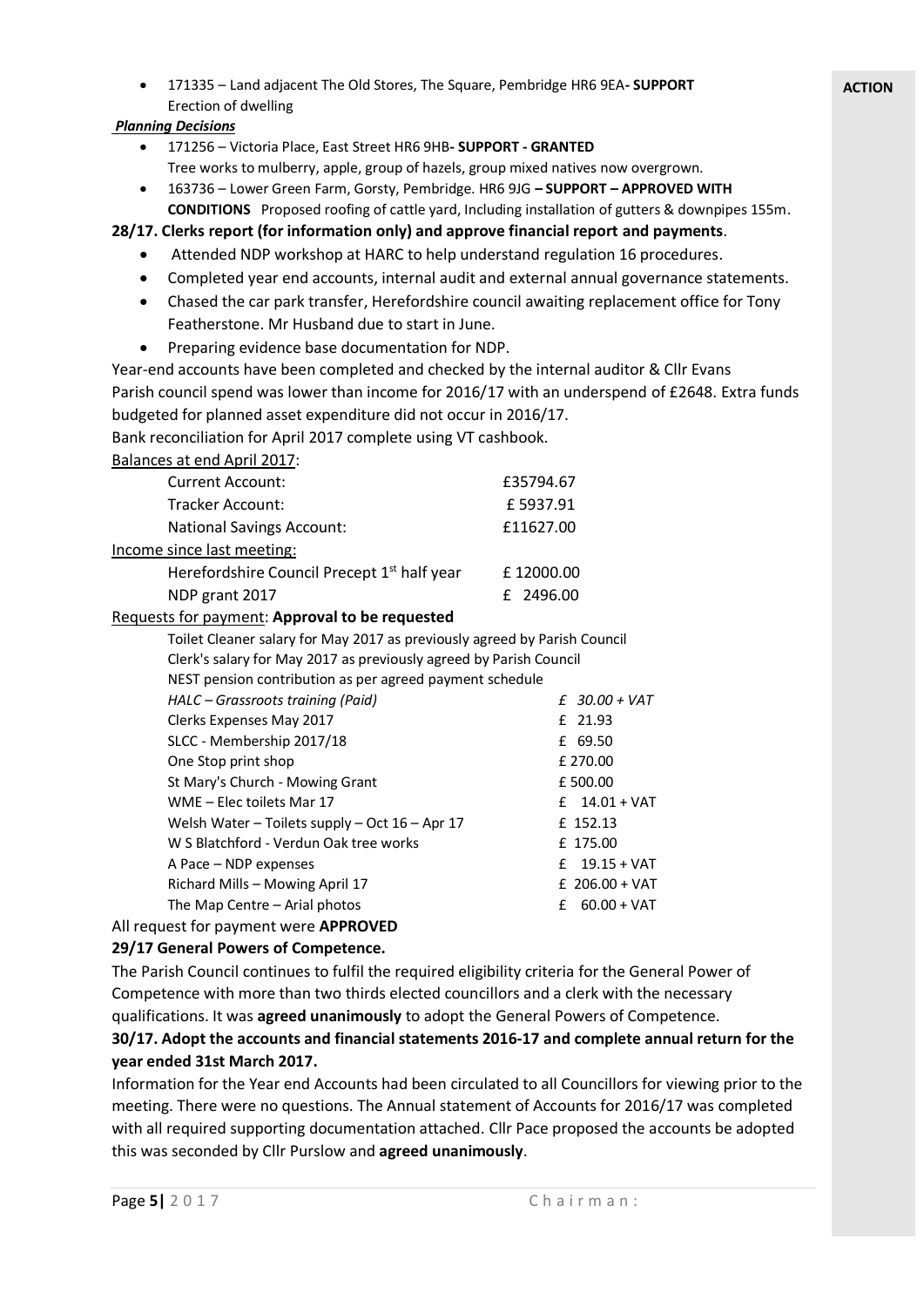| 30/17A. The Annual financial return audit form section 1 - the annual governance statement for<br>2016/17 was read, reviewed and agreed unanimously and signed by the Chairman and signed by the<br>clerk.                                                                                                                                                                                                                                                                                                                                                                                                                                                                                                                                                                   | <b>ACTION</b> |
|------------------------------------------------------------------------------------------------------------------------------------------------------------------------------------------------------------------------------------------------------------------------------------------------------------------------------------------------------------------------------------------------------------------------------------------------------------------------------------------------------------------------------------------------------------------------------------------------------------------------------------------------------------------------------------------------------------------------------------------------------------------------------|---------------|
| 30/17B. The Annual financial return audit form section 2 - the annual governance statement for<br>2016/17 was read, reviewed and agreed unanimously and signed by the Chairman and signed by the<br>RFO.<br>The financial statement to be forward to external auditor, Grant Thornton before 3rd June 2017.<br>31/17. Adopt Standing Orders, Financial Regulations and policies.<br>The Standing Orders, Financial Regulations and policies were circulated before the meeting. It was<br>proposed by Cllr Pace and seconded by Cllr Bennetto the following policies be adopted and agreed<br>unanimously.<br>Standing orders and financial regulations.<br>Code of conduct.<br>Complaints procedure.<br>Information policy.<br>Volunteer policy - slight wording amendment. | Clerk.        |
| Equality and diversity policy.<br>Risk Assessment.                                                                                                                                                                                                                                                                                                                                                                                                                                                                                                                                                                                                                                                                                                                           | Clerk         |
| 32/17. Annual insurance cover.<br>The insurance renewal information had been circulated before the meeting. This is the second year<br>of a three-year contract at a 5% discount. Cllr Pace proposed to accept the continued contract and<br>try for a further discount. All approved. Payment for annual insurance cover from 16th June 2017 of                                                                                                                                                                                                                                                                                                                                                                                                                             |               |
| £678.08 unless a further discount can be arranged which should be taken.<br>33/17. Internal auditor                                                                                                                                                                                                                                                                                                                                                                                                                                                                                                                                                                                                                                                                          | All           |
| Carrie Pierce was thanked for performing her duties efficiently. It was agreed she should be asked to<br>continue her services for 2017/18. Mrs Pierce has advised this will be her last year auditing the<br>accounts as she has moved out of the parish. Councillors were asked to consider a replacement in a                                                                                                                                                                                                                                                                                                                                                                                                                                                             |               |
| timely manner.<br>34/17. Approve assets register                                                                                                                                                                                                                                                                                                                                                                                                                                                                                                                                                                                                                                                                                                                             | Clerk         |
| The assets register was circulated to all councillors. The clerk advised on there were no additional<br>items listed and councillors approved unanimously to adopt the land and assets register for<br>2016/17.                                                                                                                                                                                                                                                                                                                                                                                                                                                                                                                                                              |               |
| 35/17. SLCC Membership<br>SLCC membership of £69.50 for the clerk, a joint application with Lyonshall PC was agreed                                                                                                                                                                                                                                                                                                                                                                                                                                                                                                                                                                                                                                                          |               |
| unanimously.<br>36/17. Update on the Neighbourhood Development Planning.<br>Cllr Pace advised a successful grant application for £2496. The draft has been forwarded to Steph<br>Kitto at Herefordshire Council, who are preparing the reports. The evidence base has been prepared<br>and is being uploaded to the website. Next meeting to be confirmed to agree dates for regulation 14<br>6-week consultation.<br>37/16. Parking by the Old Bike Shop.                                                                                                                                                                                                                                                                                                                   | Clerk         |
| Signs have been erected the on the owner's wall outside The Old Bike Shop requesting parking for<br>their residence, to allow free movement through the access gate. Discussions concluded this is not<br>against the law and parking is permitted along the highway to all users. No action required.<br>38/17. Update on Turnpike Travellers Site.                                                                                                                                                                                                                                                                                                                                                                                                                         |               |
| The clerk reported clearance of all the recent rubbish accumulated on the site. Councillors still have<br>concerns over the long-term management and agreed to review the situation next month.<br>39/17. Correspondence.                                                                                                                                                                                                                                                                                                                                                                                                                                                                                                                                                    | Clerk         |
|                                                                                                                                                                                                                                                                                                                                                                                                                                                                                                                                                                                                                                                                                                                                                                              |               |